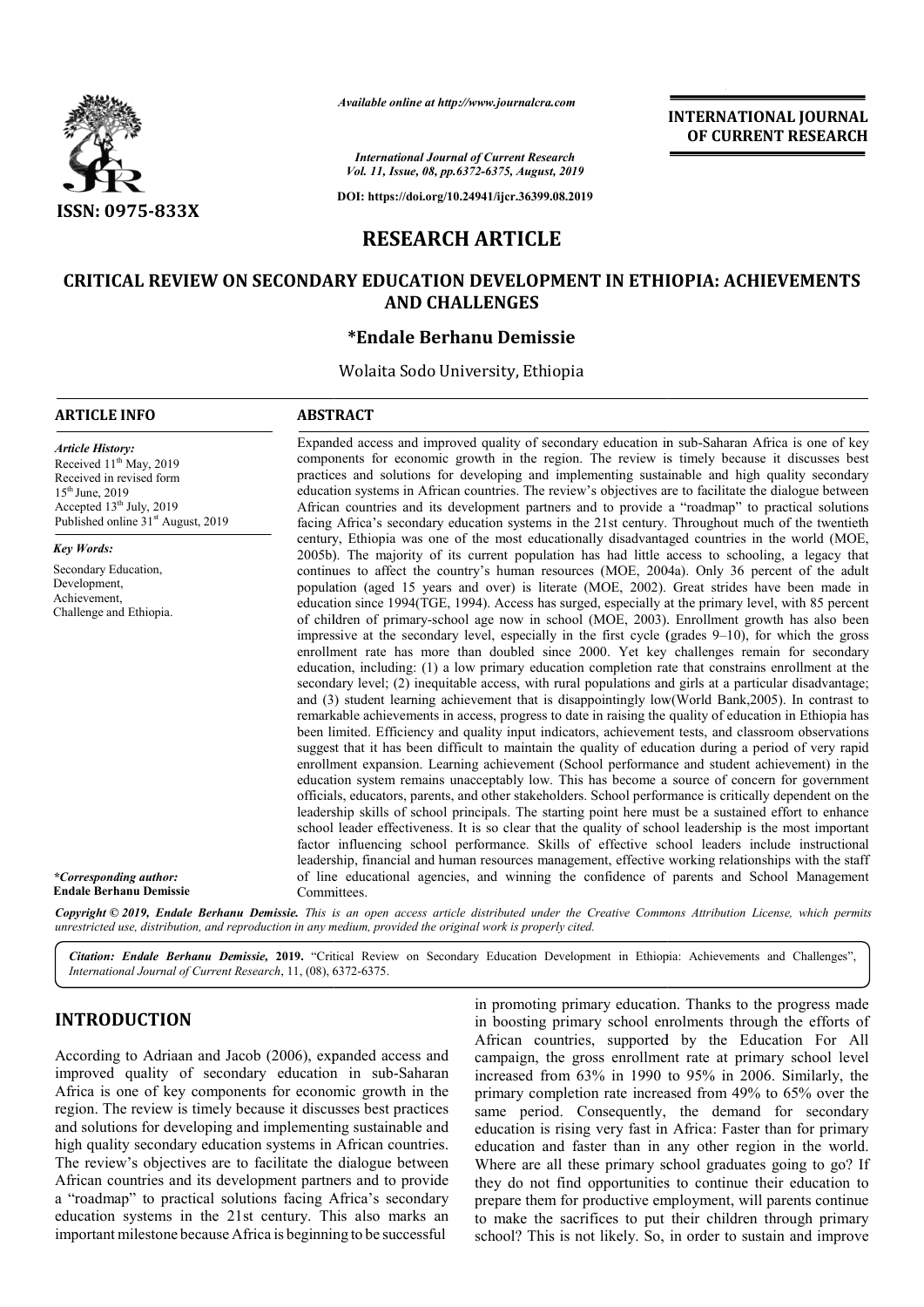on the progress made on primary school enrolment, Africa now need to focus also on secondary education and training designed for aspiring school leaders. In today's schools, leadership plays a significant role in bringing about quality of education in general and student achievement in particular (Adriaan and Jacob, 2006). It is agreed that Africa needs more scientists, engineers, doctors, managers and skilled technicians, and that there is a strong desire to become competitive in today's globalized economy, so economies will grow faster and improve peoples' lives. The global world today is increasingly based on knowledge, technology and skills. This indicates that universal primary education is only the first step. In fact, can African nations fully justify the resources invested in primary and secondary education, if it does not produce trained labor forces with relevant skills and make economies competitive? Yet, secondary school enrolment in African countries averages only about 30%, compared to 65% for developing countries worldwide, and close to 100% in East Asia. And quality in most cases is not where it needs to be.

In all middle-income economies quality and quantity of secondary and tertiary graduates are among the driving factors behind economic and social performance. With this regard, school leaders are in the front line in leading and managing the change process to ensure the quality of education, which in turn improves students' learning and achievement. Indeed, the professional standards for school principals require that principals "engage in continuous inquiry about effectiveness of curricular and instructional practices and work collaboratively to make appropriate changes that improve results". This requires very particular knowledge, skills, instincts and personal stances, which this report aim to cultivate, thus producing school leaders who can effectively lead and manage change (Adriaan and Jacob, 2006). While African countries continue to seek progress on primary education, the need to now also increase our focus on secondary education. The need to expand access, improve quality and relevance, and improve equity - both between boys and girls, between urban and rural areas, between the rich and poor, and across regions within countries. This is not going to be easy. It will require fundamental changes in the way we approach secondary education. For example, secondary curricula will in many cases need to be revised to make them more relevant to today's needs. In many countries in the region these have not been revised for decades. Most secondary systems in Africa continue to reflect the elite traditions of academic schooling that are inappropriate for today's rapidly changing society and labor market, and that cause significant wastage due to repetition and dropout. And where curriculum reforms have been attempted they have often had limited success.

In this regard, principals need to spearhead the management of the curriculum and instruction by facilitating the setting of the school's vision and goals, maintaining academic standards, monitoring student progress, enhancing parental involvement and creating learning structures that sustain learning. Principals are required to be close to the classroom and lead learning by providing instructional and curricular feedback to the teacher through clinical supervision and mentoring. Good school leaders will create learning communities that sustain uninterrupted learning and nurture learning by prioritizing instruction over any other school activity. Hence this report is intended to equip principals to have the requisite knowledge, skills, instincts and attitudes to be fit instructional leaders who lead their schools into holistic success (Adriaan and Jacob, 2006).

#### **Secondary Education Development in Ethiopia**

Throughout much of the twentieth century, Ethiopia was one of the most educationally disadvantaged countries in the world (MOE, 2005b). The majority of its current population has had little access to schooling, a legacy that continues to affect the country's human resources (MOE, 2004a). Only 36 percent of the adult population (aged 15 years and over) is literate (MOE, 2002). Great strides have been made in education since 1994 (TGE, 1994). Access has surged, especially at the primary level, with 85 percent of children of primary-school age now in school (MOE, 2003). Enrollment growth has also been impressive at the secondary level, especially in the first cycle (grades 9–10), for which the gross enrollment rate has more than doubled since 2000. Yet key challenges remain for secondary education, including: (1) a low primary education completion rate that constrains enrollment at the secondary level; (2) inequitable access, with rural populations and girls at a particular disadvantage; and (3) student learning achievement that is disappointingly low(World Bank,2005). Ethiopia has a long and rich educational history(MOE, 2010). Indigenous education in the country remains an important transmitter of cultural identity from one generation to the next among all ethnic and linguistic groups(MOE, 2008a). Ethiopia's early Christian heritage represents a second important element of education in the country(MOE,2008b). The primary purpose of Ethiopian church education has been to prepare young men for service in the church as deacons and priests, but it has also served as the main educational preparation for civil servants(EPDRD, 1976). Islam is a third source of educational provision, especially in the southern and southeastern parts of the country, where a non formal school system was established to teach the ethics and theology of Islam, with schools managed by local communities(EPDRD, 1976).

#### **Modern Education in the Twentieth Century**

The introduction of modern education in Ethiopia began toward the end of the nineteenth century with the establishment of a central state authority and a permanent urban seat of power, the arrival of foreign embassies, and the development of a modern economic sector. Modern education officially commenced in 1908 with the opening of Menelik II School in Addis Ababa, marking a significant step in the history of education in the country(MOE, 1998). In May 1961 Ethiopia hosted the United Nations-sponsored Conference of African States on the Development of Education in Sub-Saharan Africa. At that time, primary and secondary school participation rates in the country were among the lowest in Sub-Saharan Africa. There were shortages of both schools and teachers, as well as high dropout rates. In 1960, the primary GER for boys was 11 percent and for girls, 7 percent; the respective rates for secondary education were much lower. In addition, many families were sending their children to schools operated by missionary groups and private agencies. The conference gave Ethiopia an incentive to focus on educational development. The government proceeded to expand the public school system more than fourfold between 1961 and 1971 and declared universal primary education a long-range objective. In 1971, there were 1,300 primary and secondary schools and 13,000 teachers in the country, with total enrollment of 600,000 at both levels. Yet schooling remained available only to a small urban elite, with a primary GER of only 16 percent (10 percent for girls) and a secondary GER of 4 percent (2 percent for girls) in 1971(MOE, 2002). After the overthrow of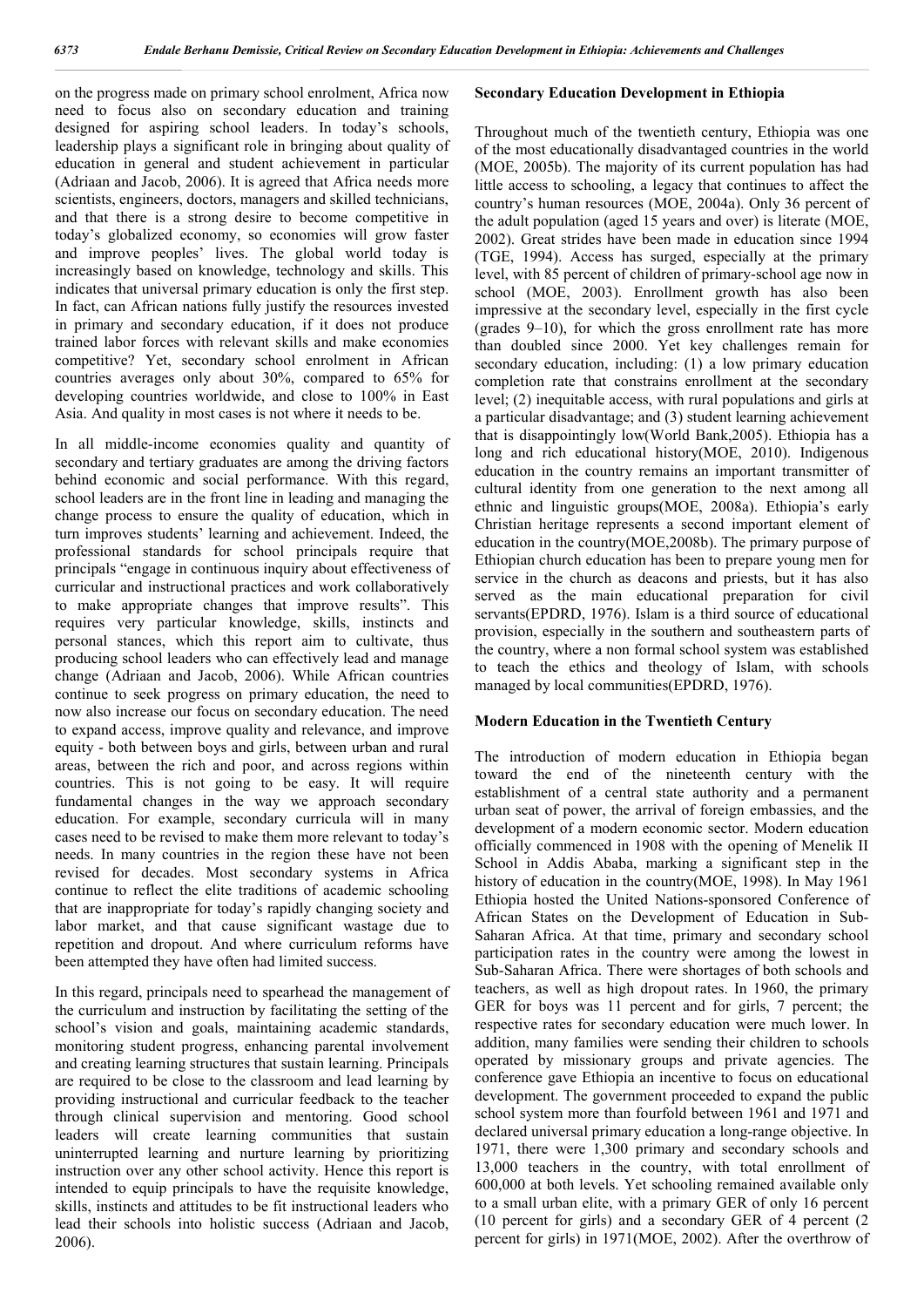imperial rule in 1974, the provisional military government (known as the Derg) dismantled the then existing feudal socioeconomic structure through a series of reforms that also affected educational development. The National Democratic Revolution Program of the Ethiopian government of April 1976 issued an educational guideline that stated, "There will be an educational program that will provide free education, step by step, to the broad masses" (MOE, 2003). The new education policy emphasized the improvement of learning opportunities in rural areas as a means to increase economic productivity. As a result, primary school enrollment increased from about 957,300 in 1974/75 to nearly 2,450,000 in 1985/86, while enrollment in the country's primary, junior secondary, and senior secondary schools reached a total of 3.1 million students, up from nearly 785,000 a decade earlier. While the figure for primary enrollments represented 36 percent of the relevant age group, the combined secondary enrollment figure (grades 7 through 12) represented only 5.3 percent of the relevant age group. Despite improved enrollment numbers, many schools did not meet minimum standards, teachers lacked basic teaching skills, and the curriculum remained deeply politicized. Further, the system was highly centralized, with instruction delivered in English and Amharic rather than in students' mother tongues. Clapham (1990) argues that "a fairly good education for a relatively small number of children had under the socialist regime been transformed into quite a poor education for a much larger number of children. In order to mitigate the above problems the Ethiopian government had started to improve school Leadership, Structure and Organization in quality education imply the formation of a leadership body starting from woreda education office.

Committees composed of representatives who are chairpersons of committees including quality assurance committee, quality audit committee, academic education competition committee, extra-curricular education committee, curriculum committee, procurement committee, tender committee, examination and evaluation committees are established at each school. Members of the parent - teacher associations, representatives of school supervisors association and kebele education and training board members are duly included in a typical school leadership committee (MOE, 2004). Additionally, management development and teachers Development Programme is another important component of the quality education programme. In this programme, induction sessions are organized for new teachers and principals so that they will be able to accomplish their duties on equal footing with senior and experienced teachers and principals in the schools who have been teaching and leading in the schools for several years. Continuous professional upgrading is systematically arranged to teachers and principals in several cases on job trainings and granting of scholarships have been used to encourage teachers and principals with higher level of performance (MOE, 2005a).

#### **Education Development Since 1991**

By the end of the civil war and the overthrow of the Derg in 1991, the country's infrastructure was devastated and access to education was low: gross enrollment rates were 30 percent at the primary, 13 percent at the secondary, and less than 1 percent at the tertiary level (MOE, 2006). The primary enrollment rate was, moreover, less than half the average GER for Sub-Saharan African countries. Girls' participation rates in primary education were much lower than those of boys, especially in rural areas. In addition, there were severe regional

differences in primary GERs, ranging from 7 percent in the Afar region to 87 percent in the city of Addis Ababa (Dufera, 2011). The quality of education was also poor, with inadequately trained and poorly motivated teachers and an overall lack of instructional materials. The system was both seriously underfinanced and inefficient one-third of all students dropped out of school in their first year. Physical facilities were dilapidated due to war damage and the absence of preventive maintenance. Education was a priority in the national development agenda of the government that took power in Ethiopia in 1991. New policy directions for the sector were set out in the 1994 Education and Training Policy, including the goals of:

- Expanded and equitable access to general education and vocational training to meet the demands of the country and the economy
- Improvement of the quality of education throughout the system
- A special focus on girls' and women's education
- Changing the curriculum to increase the relevance of education to local communities, including a shift to vernacular languages (Dufera 2011)
- Gradual decentralization of school administration, with strong community participation. The basic function of management are planning, organization, staffing, evaluating and developing (Bush, 2003). Leadership is about having vision and articulating, ordering priorities, getting others to go with you, reviewing what you are doing and holding on to things you value( Harris, 2000). Hence, the quality of administrative support and leadership is another critical element in school processes. Education system need decentralized management to better serve and bring services closer to their beneficiaries: students, parents and communities. Effective leadership assume authority to not be located in the persons of the leader but can be dispersed within the school in between and among people (Harris et al, 2000). Thus, effective leaders in a school are those who are able to build collaborative cultures through generating positive relationship. This implies that effective leadership occurs when individuals have the opportunity to develop high performing work teams.

In addition, the education system was restructured to better fit the context and needs of the country at that time. The "6-2-4" structure (that is, six years of primary schooling, followed by two years of junior secondary education, followed by four years of senior secondary education) that had been in place since 1962 was replaced by a new "8-2-2" structure that remains in place today. Primary education consists of an eightyear cycle divided into a basic education cycle covering grades 1–4 and a general primary cycle covering grades 5–8, followed by two years of general secondary education (grades 9–10) and two years of preparatory secondary education (grades 11–12) (EFDRE, 2004a). General secondary education (grades 9 and 10) aims to prepare students to identify areas of interest for further education and training. The preparatory level (grades 11 and 12) prepares students for higher education or choosing a career. National examinations are now administered only at the end of grades 10 and 12; regional examinations have replaced those at the end of grade 8. TVET is institutionally separate from the regular educational system, forming a parallel track. Access to formal TVET is offered after completion of grade 10 (ETPE, 1994). Students who plan to